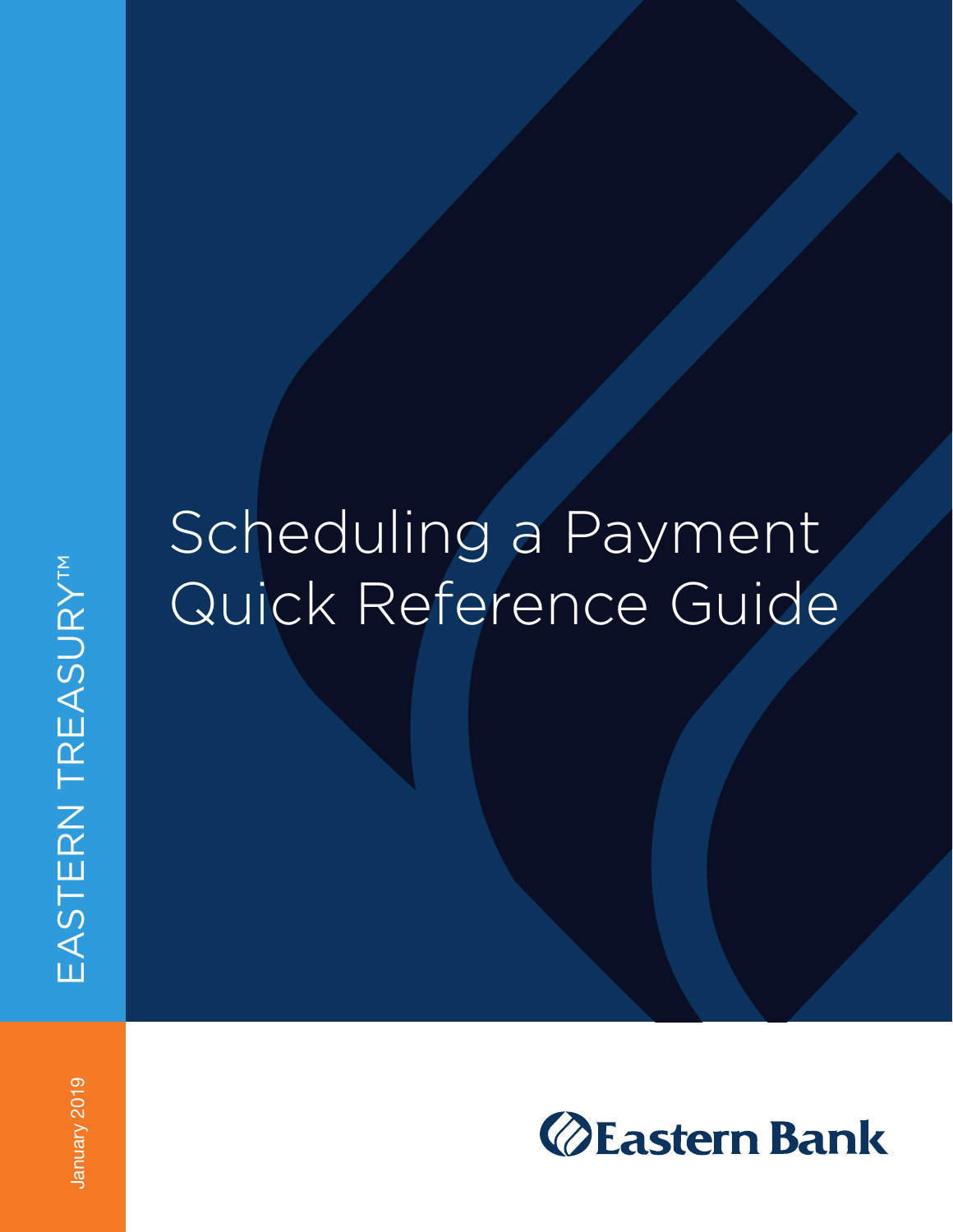## **SCHEDULING A PAYMENT**

The schedule payment feature lets you schedule recurring wire or ACH payments. Recurring payments are created from payment templates. **Payments created from a schedule still need to be approved unless the user who created the schedule has auto-approval permission.**

To schedule a recurring payment

- **1.** From the **Payments & Transfers menu**, select **Payment Management**.
- **2.** Navigate to the **Template List View** and select **Add a New Template**.
- **3.** Select the template type from the drop-down list and click **Continue**
- **4.** Complete the necessary fields as you ordinarily would for making a Template.
- **5.** Check the **Make Recurring** box and fields for setting up a recurring payment appear.

| 0,000.00                                                       | <b>USD</b>     |        |  |  |
|----------------------------------------------------------------|----------------|--------|--|--|
| <b>Additional Information</b><br><b>Intermediary Bank</b><br>≻ |                |        |  |  |
| > Payment Details                                              |                |        |  |  |
| > Bank-to-Bank Details                                         |                |        |  |  |
| > Originator Details                                           |                |        |  |  |
| <b>Make Recurring</b>                                          |                |        |  |  |
| $0,000.00$ USD to 1 Payee                                      |                |        |  |  |
| $\checkmark$ Save                                              | Save for Later | Cancel |  |  |

**6.** Enter the Start Date by clicking the **calendar icon** and then click the date for the first payment.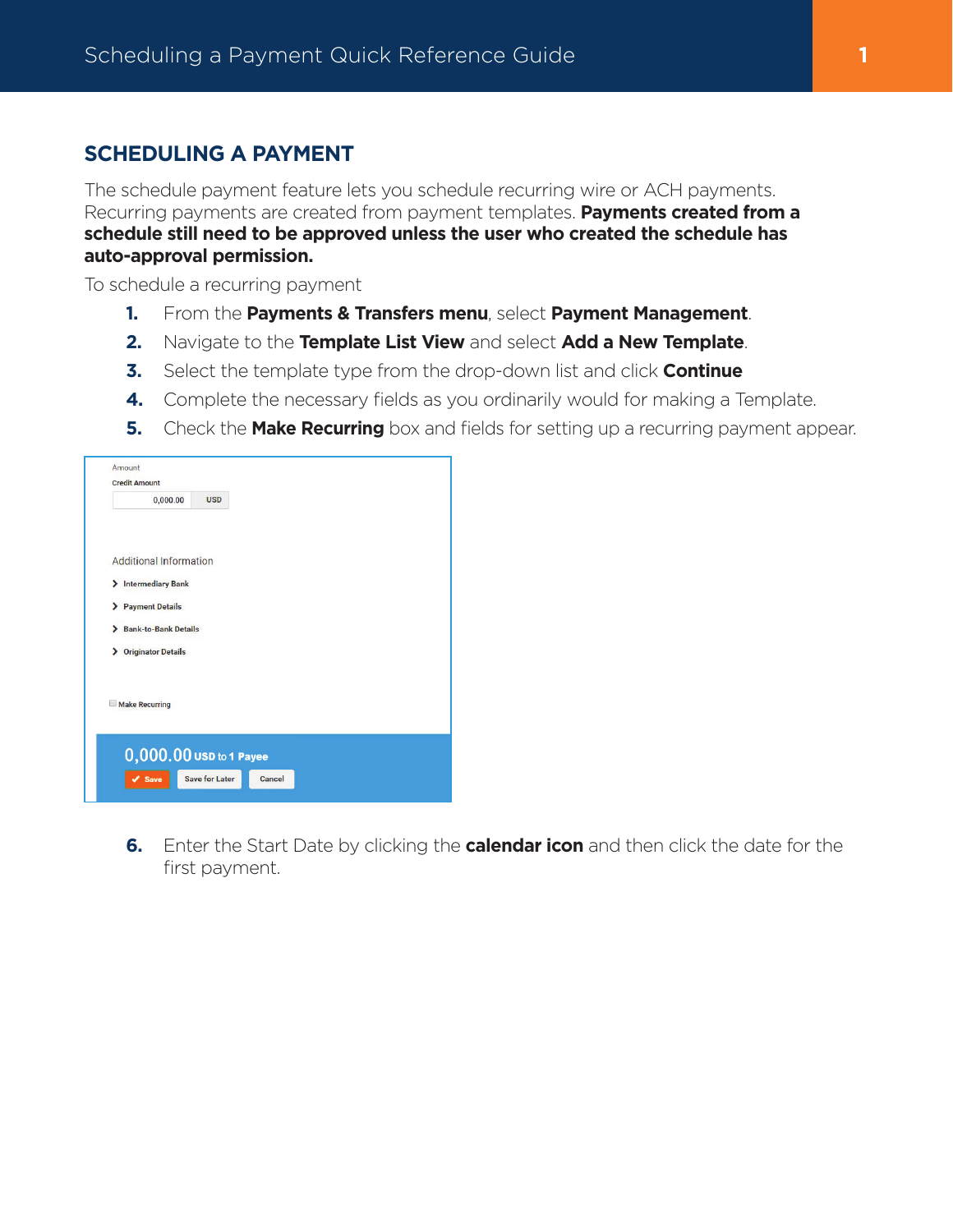| 00/00/0000                           |               | 圃 |  |
|--------------------------------------|---------------|---|--|
| Repeat every                         |               |   |  |
| $\overline{\phantom{a}}$<br>٠        | Month(s)<br>v |   |  |
| On the                               | Q             |   |  |
| 1st<br>v                             | Week(s)       |   |  |
| Ends<br><b>J</b> Upon further notice | Month(s)      |   |  |
| After<br>End by selected date        | occurences    |   |  |

**7.** Do **one** of the following:

**a. Choose Weekly** - in the field below **Repeat every**, click the **drop-down arrow** and select the **weekly** frequency. In the days of the week list, select the day you want the payment to occur. Select from the options to enter an end date. Make a selection to address non-business day transfer dates.

|                              | 00/00/0000<br>匾             |                                                                    |   |  |
|------------------------------|-----------------------------|--------------------------------------------------------------------|---|--|
| Repeat every                 |                             |                                                                    |   |  |
| 1                            | v                           | Week(s)                                                            | ٠ |  |
| On                           |                             |                                                                    |   |  |
| Monday                       |                             |                                                                    |   |  |
| Tuesday                      |                             |                                                                    |   |  |
| Wednesday<br>œ               |                             |                                                                    |   |  |
| Thursday<br>o                |                             |                                                                    |   |  |
| $\blacktriangleright$ Friday |                             |                                                                    |   |  |
| Saturday<br>m                |                             |                                                                    |   |  |
| Sunday<br>∩                  |                             |                                                                    |   |  |
| <b>Fnds</b>                  |                             |                                                                    |   |  |
|                              | Upon further notice         |                                                                    |   |  |
| After<br>∩                   |                             | occurences                                                         |   |  |
|                              | <b>End by selected date</b> |                                                                    |   |  |
| 00/00/0000                   |                             |                                                                    | 篇 |  |
|                              |                             | * If Transfer Date falls on a non-business day, transfer funds on: |   |  |